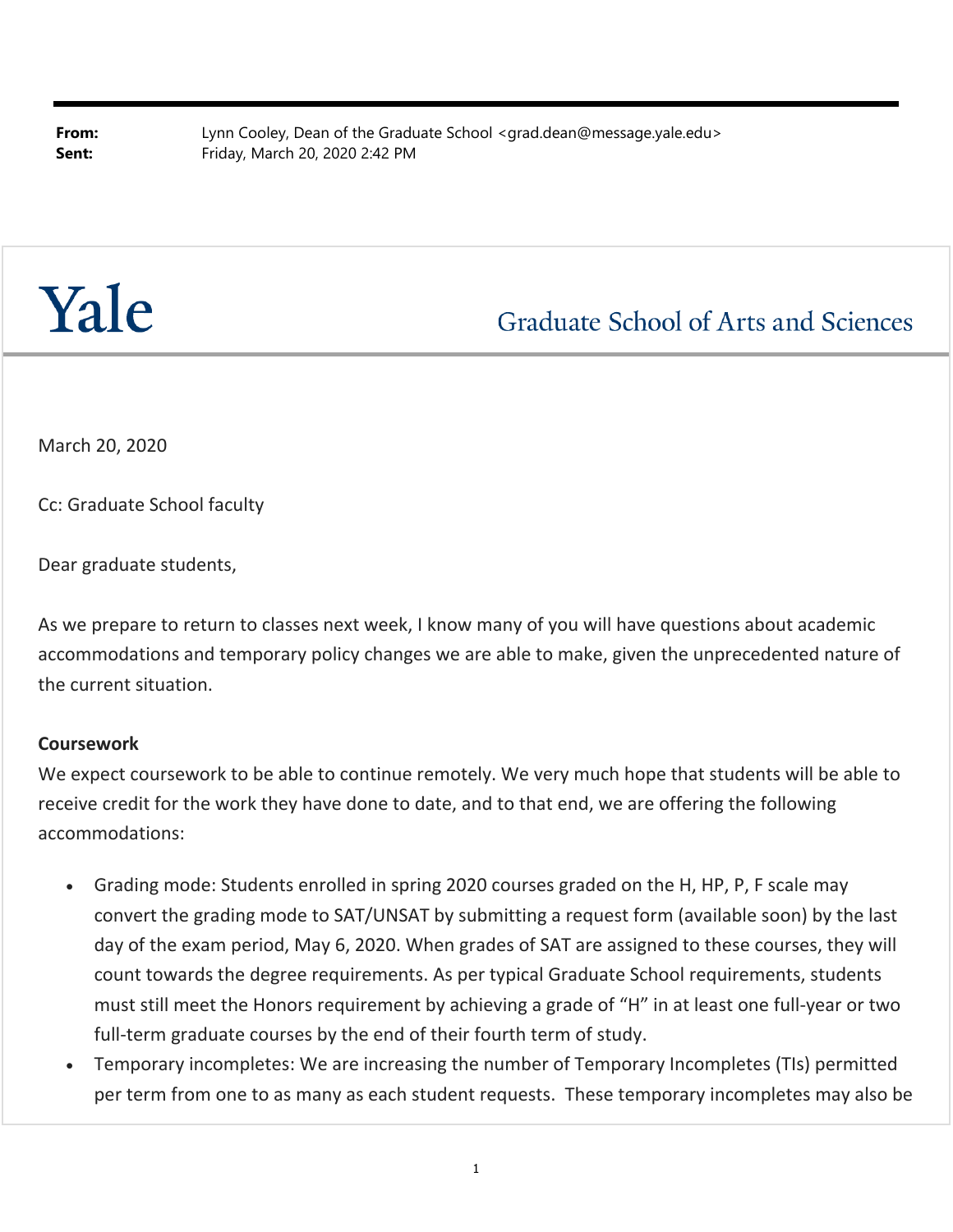graded in the SAT/UNSAT mode. To assign a grade of TI, instructors must submit a Request for Temporary Incomplete Form, so please inform your faculty member if you intend to take a TI. We encourage students to complete any TIs as soon as possible. The deadline for instructors to convert a TI to a grade remains October 1, 2020.

 Withdrawal from courses: We are extending the deadline by which students may withdraw from courses without incurring a "W" on the transcript from March 6th to the last day of final exams, May 6, 2020. To withdraw from a course, please submit a completed Course Schedule Change Form.

# **Comprehensive and oral exams**

We expect all exams to be able to proceed remotely and as scheduled. If an exam cannot be conducted remotely and on schedule, it may be delayed into the summer or the fall term of 2020, without penalty.

# **Participation in the Teaching Fellow Program**

Teaching fellows should be able to conduct all of their work remotely. Even if you cannot perform your teaching duties remotely, you will continue to receive your stipend. If you are currently a teaching fellow, you will have received a set of FAQs on March 19 that should answer your most pressing pedagogical questions.

# **Research**

We understand that many of you will experience profound disruptions to your research. Please consult with your adviser and your committee about strategies for mitigating the delays. It is too early in the pandemic to know how long such disruptions will persist. The Graduate School is considering how best to help students through the disruptions. We will share additional information as soon as we know more.

# **Dissertation submission**

The dissertation submission deadline for spring 2020 was extended from March 16 to March 20 through an electronic submission process.

# **Dissertation defenses**

Those of you in programs that require dissertation defenses may conduct them remotely or delay them if necessary.

# Yours,